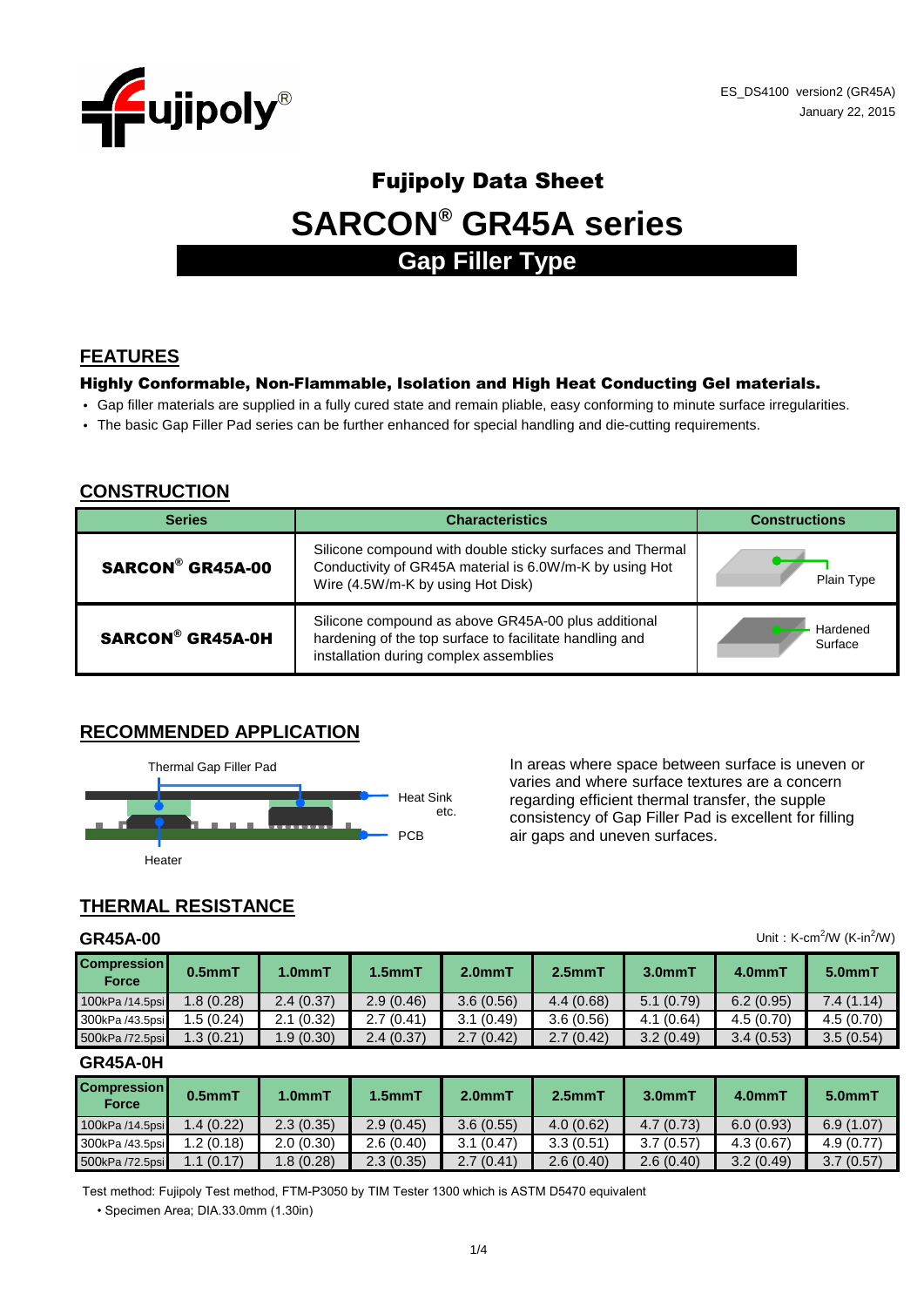#### **TYPICAL PROPERTIES**

|            | <b>Properties</b>                                        | unit                     |                                     |                         | <b>GR45A-00</b>            | <b>Test method</b>    | <b>Specimen</b> |
|------------|----------------------------------------------------------|--------------------------|-------------------------------------|-------------------------|----------------------------|-----------------------|-----------------|
| Physical   | Color                                                    |                          |                                     |                         | Gray                       | <b>Visual</b>         |                 |
| Properties | Specific Gravity                                         |                          |                                     |                         | 3.2                        | ASTM D792             | A               |
|            | <b>Hardness</b>                                          | Shore OO                 |                                     |                         | 60 (35) / less than 1.5mmT | ASTM D2240            | B               |
|            | <b>Highest Value</b>                                     | (ASKER C)                |                                     |                         | 43 (20) / 1.5mmT or more   | (ISO 7619)            |                 |
|            | Tensile Strength                                         | MPa (psi)                |                                     |                         | 0.2(29.0)                  | ASTM D412             | A               |
|            | Elongation                                               | $\%$                     |                                     |                         | 50                         | ASTM D412             | A               |
|            | Tear Strength                                            | N/mm (ppi)               |                                     |                         | 0.5(2.9)                   | ASTM D624             | A               |
| Electrical | <b>Volume Resistivity</b>                                | Ohm-m                    |                                     |                         | $1.0x10^{11}$              | ASTM D257             | $\mathsf{C}$    |
| Properties | Breakdown Voltage                                        | kV/mm (volts/mil)        |                                     |                         | 17 (432)                   | ASTM D149             | $\mathsf C$     |
|            | Dielectric Strength                                      | kV/mm (volts/mil)        |                                     |                         | 14 (336)                   | <b>ASTM D149</b>      | $\mathsf{C}$    |
|            |                                                          | 50Hz<br>1kHz             |                                     |                         | 8.98                       | ASTM D150             |                 |
|            | Dielectric Constant                                      |                          |                                     |                         | 8.63                       |                       | A               |
|            |                                                          |                          | 1MHz                                |                         | 8.05                       |                       |                 |
|            |                                                          |                          | 50Hz                                |                         | 0.0249                     |                       |                 |
|            | <b>Dissipation Factor</b>                                |                          | 1kHz                                | 0.0219                  |                            | ASTM D150             | $\overline{A}$  |
|            |                                                          |                          | 1MHz                                |                         | 0.0068                     |                       |                 |
| Thermal    | <b>Thermal Conductivity</b>                              | $W/m-K$                  |                                     | 6.0                     | by Hot Wire                | ASTM D2326            |                 |
| Properties |                                                          |                          |                                     | 4.5                     | by Hot Disk                | ISO/CD 22007-2        |                 |
|            | $^{\circ}C$ ( $^{\circ}F$ )<br><b>Useful Temperature</b> |                          | $-40$ to $+150$ ( $-40$ to $+302$ ) |                         |                            |                       |                 |
|            | Low molecular<br>Siloxane                                | wt%                      |                                     | $D_4$ to $D_{20}$ Total | 0.0046                     | Gas<br>Chromatography |                 |
|            | <b>Flame Retardant</b>                                   | $\overline{\phantom{0}}$ |                                     |                         | $V-0$                      | <b>UL 94</b>          |                 |

• Specimen A: 2mmT • Specimen B: 30mmW x 50mmL x 12mmT (3mmT x 4pcs) • Specimen C: 120mmW × 120mmL × 1mmT

• Test methods of Thermal Conductivity are based on Fujipoly Test Method, FTM P-1612 by Hot Disk and FTM P-1620 by Hot Wire.

#### **COMPRESSION FORCE**

#### **GR45A-00**

| <b>GR45A-00</b>             | Unit: $N/6.4cm2$ (psi) |                     |                     |             |             |            |            |            |  |  |
|-----------------------------|------------------------|---------------------|---------------------|-------------|-------------|------------|------------|------------|--|--|
| <b>Compression</b><br>Ratio | $0.5mm$ T              | 1.0 <sub>mm</sub> T | 1.5 <sub>mm</sub> T | $2.0mm$ T   | $2.5mm$ T   | $3.0mm$ T  | $4.0mm$ T  | $5.0mm$ T  |  |  |
| 10%                         | 70 (15.9)              | 72 (16.3)           | 69 (15.6)           | 52(11.8)    | 46 (10.4)   | 36(8.2)    | 31(7.0)    | 27(6.1)    |  |  |
| 20%                         | 243(55.1)              | 291 (65.9)          | 201(45.5)           | 160(36.3)   | 141(31.9)   | 116(26.3)  | 95(21.5)   | 81 (18.4)  |  |  |
| 30%                         | 470 (106.5)            | 551 (124.8)         | 372 (84.3)          | 300 (68.0)  | 259 (58.7)  | 216 (48.9) | 169 (38.3) | 139 (31.5) |  |  |
| 40%                         | 703 (159.3)            | 859 (194.6)         | 545 (123.5)         | 441 (99.9)  | 373 (84.5)  | 308(69.8)  | 239 (54.1) | 195 (44.2) |  |  |
| 50%                         | 913 (206.9)            | 1135 (257.2)        | 720 (163.1)         | 582 (131.9) | 490 (111.0) | 410 (92.9) | 315(71.4)  | 257 (58.2) |  |  |
| Sustain 50%                 | 649 (147.0)            | (151.1)<br>667      | 282 (63.9)          | 219(49.6)   | 182 (41.2)  | 152 (34.4) | 117(26.5)  | 93(21.1)   |  |  |

#### **GR45A-0H**

| <b>Compression</b><br><b>Ratio</b> | $0.5$ mm $T$ | 1.0 <sub>mm</sub> T | $1.5$ mm $T$ | 2.0 <sub>mm</sub> T | $2.5mm$ T   | $3.0mm$ T   | $4.0mm$ T   | $5.0mm$ T  |
|------------------------------------|--------------|---------------------|--------------|---------------------|-------------|-------------|-------------|------------|
| 10%                                | 90(20.4)     | 103(23.3)           | 102(23.1)    | 76 (17.2)           | 69 (15.6)   | 52(11.8)    | 43(9.7)     | 33(7.5)    |
| 20%                                | 264 (59.8)   | 317(71.8)           | 266 (60.3)   | 217(49.2)           | 185 (41.9)  | 164 (37.2)  | 137(31.0)   | 106(24.0)  |
| 30%                                | 475 (107.6)  | 564 (127.8)         | 506 (114.6)  | 417 (94.5)          | 360 (81.6)  | 297 (67.3)  | 226 (51.2)  | 189 (42.8) |
| 40%                                | 705 (159.7)  | 871 (197.3)         | 750 (169.9)  | 607 (137.5)         | 523 (118.5) | 446 (101.0) | 340 (77.0)  | 263(59.6)  |
| 50%                                | 956 (216.6)  | 1157 (262.1)        | 986 (223.4)  | (190.5)<br>841      | 716 (162.2) | 589 (133.5) | 443 (100.4) | 339 (76.8) |
| Sustain 50%                        | 715 (162.0)  | 724 (164.0)         | 510 (115.6)  | 391 (88.6)          | 307(69.6)   | 241 (54.6)  | 188 (42.6)  | 145 (32.9) |

Test method: Measured by ASTM D575-91 for reference

• Specimen Area; DIA.28.6mm (1.13in) • Platen Area; DIA. 28.6mm (1.13in) • Sustain 50%: Sustain 50% at 1 minute later

• Compression Velocity; 5.0mm/minute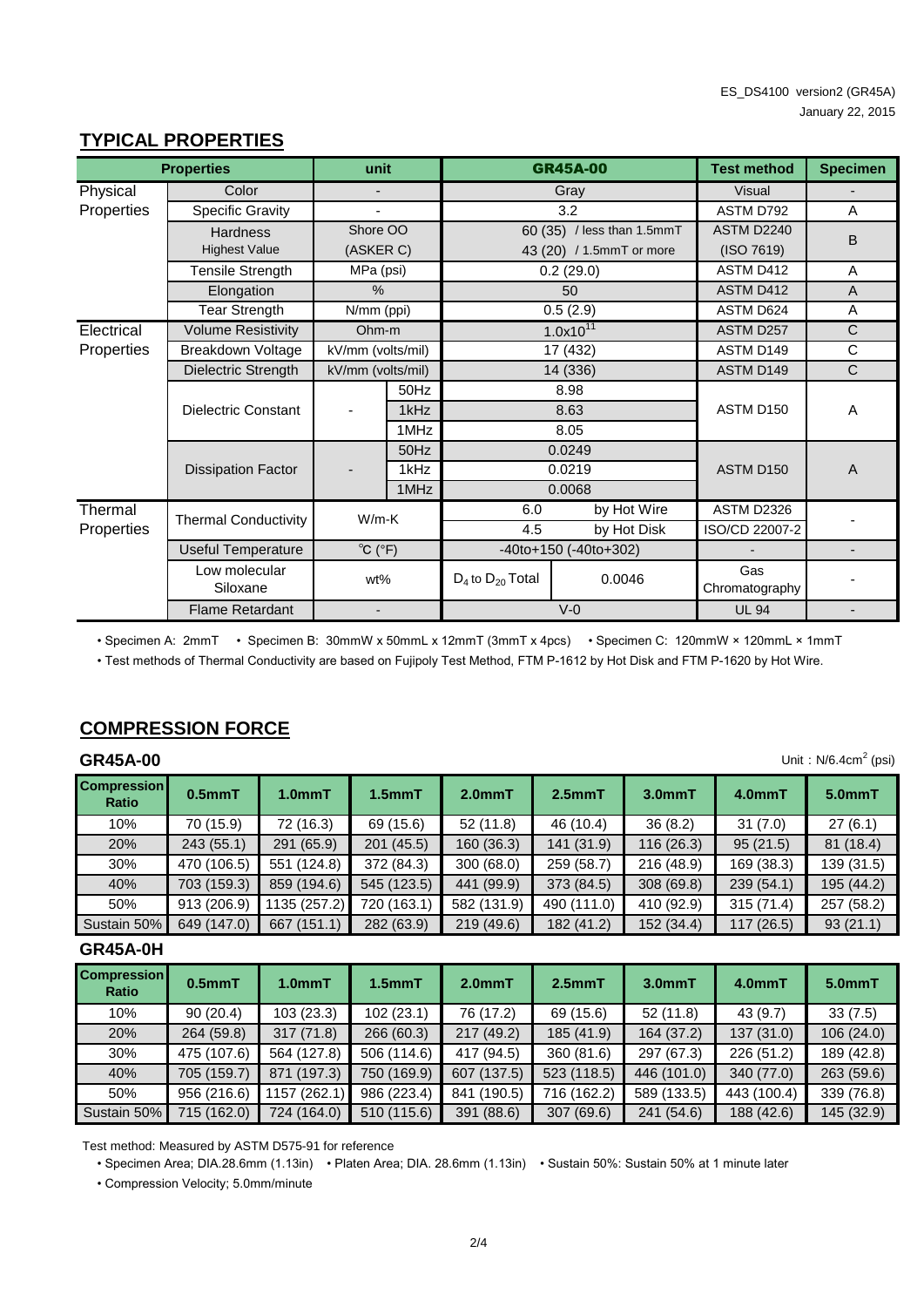# **DURABILITY**

| <b>Test Property</b> |                             | <b>Unit</b>              |                | 70°C           | $150^{\circ}$ C |                 |  |
|----------------------|-----------------------------|--------------------------|----------------|----------------|-----------------|-----------------|--|
|                      |                             |                          | <b>Initial</b> | After 1,000hrs | <b>Initial</b>  | After 1,000hrs  |  |
|                      | <b>Specific Gravity</b>     | $\overline{\phantom{a}}$ | 3.2            | 3.2            | 3.2             | 3.2             |  |
| <b>Hardness</b>      | less than 1.5mmT            | Shore OO                 | 60 (35)        | 64 (42)        | 60 (35)         | 85 (78)         |  |
|                      | 1.5mmT or more              | (ASKER C)                | 45 (20)        | 44 (25)        | 45 (20)         | 85 (78)         |  |
|                      | Breakdown Voltage           | kV/mm                    | 17             | 18             | 17              | 20              |  |
|                      | <b>Thermal Conductivity</b> | $W/m-K$                  | 4.5            | 4.6            | 4.5             | 4.8             |  |
|                      |                             |                          |                |                |                 |                 |  |
| <b>Test Property</b> |                             | <b>Unit</b>              |                | 60°C/95%RH     |                 | $-40^{\circ}$ C |  |
|                      |                             |                          | <b>Initial</b> | After 1,000hrs | <b>Initial</b>  | After 1,000hrs  |  |
|                      | .                           |                          | $\sim$ $\sim$  | $\sim$ $\sim$  | $\sim$ $\sim$   | $\sim$ $\sim$   |  |

|                             |                  |           | mutar  | <b>AITEL LUUUILS</b> | mnuar   | <b>AILER I.UUUNIS</b> |
|-----------------------------|------------------|-----------|--------|----------------------|---------|-----------------------|
| Specific Gravity            |                  |           | 3.2    | 3.2                  | 3.2     | 3.2                   |
| <b>Hardness</b>             | less than 1.5mmT | Shore OO  | 60(35) | 61 (36)              | 60 (35) | 60(35)                |
|                             | 1.5mmT or more   | (ASKER C) | 45(20) | 50(25)               | 45(20)  | 45(20)                |
| Breakdown Voltage           |                  | kV/mm     |        |                      |         |                       |
| <b>Thermal Conductivity</b> |                  | $W/m-K$   | 4.5    | 4.6                  | 4.5     | 4.8                   |

| <b>Test Property</b>    |                             | <b>Unit</b> | $-40^{\circ}C(30\text{min}) \Leftrightarrow +125^{\circ}C(30\text{min})$ |                |  |
|-------------------------|-----------------------------|-------------|--------------------------------------------------------------------------|----------------|--|
|                         |                             |             | <b>Initial</b>                                                           | After 1,000hrs |  |
| <b>Specific Gravity</b> |                             |             | 3.2                                                                      | 3.2            |  |
| <b>Hardness</b>         | less than 1.5mmT            | Shore OO    | 60 (35)                                                                  | 69 (45)        |  |
|                         | 1.5mmT or more              | (ASKER C)   | 45 (20)                                                                  | 54 (29)        |  |
| Breakdown Voltage       |                             | kV/mm       |                                                                          | 19             |  |
|                         | <b>Thermal Conductivity</b> | $W/m-K$     | 4.5                                                                      | 4.6            |  |

•Specimen : GR45A-00 • Test methods of Thermal Conductivity base on Fujipoly Test Method, FTM P-1612 by Hot Disk.

reduced temperature

 $-40^{\circ}$ C =  $-40^{\circ}$ F 60°C = 140°F 70°C = 158°F  $125^{\circ}$ C = 257°F 150 $^{\circ}$ C = 302 $^{\circ}$ F

# **TYPES AND CONFIGURATION**

| <b>Series</b>                | <b>Product Name</b> | <b>Thickness</b>       | <b>Sheet Size</b>                                    |  |  |
|------------------------------|---------------------|------------------------|------------------------------------------------------|--|--|
|                              | GR45A-00-50GY       | $0.5$ mm $\pm 0.15$ mm |                                                      |  |  |
|                              | GR45A-00-100GY      | $1.0$ mm $\pm 0.20$ mm |                                                      |  |  |
|                              | GR45A-00-150GY      | $1.5$ mm $\pm 0.20$ mm |                                                      |  |  |
|                              | GR45A-00-200GY      | $2.0$ mm $\pm 0.30$ mm |                                                      |  |  |
| SARCON <sup>®</sup> GR45A-00 | GR45A-00-250GY      | $2.5$ mm $\pm 0.30$ mm | $300$ mm $\times$ 200mm<br>(Recommended Usable Size: |  |  |
|                              | GR45A-00-300GY      | $3.0$ mm $\pm 0.30$ mm | 280mm×190mm)                                         |  |  |
|                              | GR45A-00-350GY      | $3.5$ mm $\pm 0.35$ mm |                                                      |  |  |
|                              | GR45A-00-400GY      | $4.0$ mm $\pm 0.40$ mm |                                                      |  |  |
|                              | GR45A-00-450GY      | $4.5$ mm $\pm 0.45$ mm |                                                      |  |  |
|                              | GR45A-00-500GY      | $5.0$ mm $\pm 0.50$ mm |                                                      |  |  |
|                              | GR45A-0H-50GY       | $0.5$ mm $\pm 0.15$ mm |                                                      |  |  |
|                              | GR45A-0H-100GY      | $1.0$ mm $\pm 0.20$ mm |                                                      |  |  |
|                              | GR45A-0H-150GY      | $1.5$ mm $\pm 0.20$ mm |                                                      |  |  |
|                              | GR45A-0H-200GY      | $2.0$ mm $\pm 0.30$ mm |                                                      |  |  |
| SARCON <sup>®</sup> GR45A-0H | GR45A-0H-250GY      | $2.5$ mm $\pm 0.30$ mm | $300$ mm $\times$ 200mm<br>(Recommended Usable Size: |  |  |
|                              | GR45A-0H-300GY      | $3.0$ mm $\pm$ 0.30mm  | 280mm×190mm)                                         |  |  |
|                              | GR45A-0H-350GY      | $3.5$ mm $\pm 0.35$ mm |                                                      |  |  |
|                              | GR45A-0H-400GY      | $4.0$ mm $\pm 0.40$ mm |                                                      |  |  |
|                              | GR45A-0H-450GY      | $4.5$ mm $\pm 0.45$ mm |                                                      |  |  |
|                              | GR45A-0H-500GY      | $5.0$ mm $\pm 0.50$ mm |                                                      |  |  |